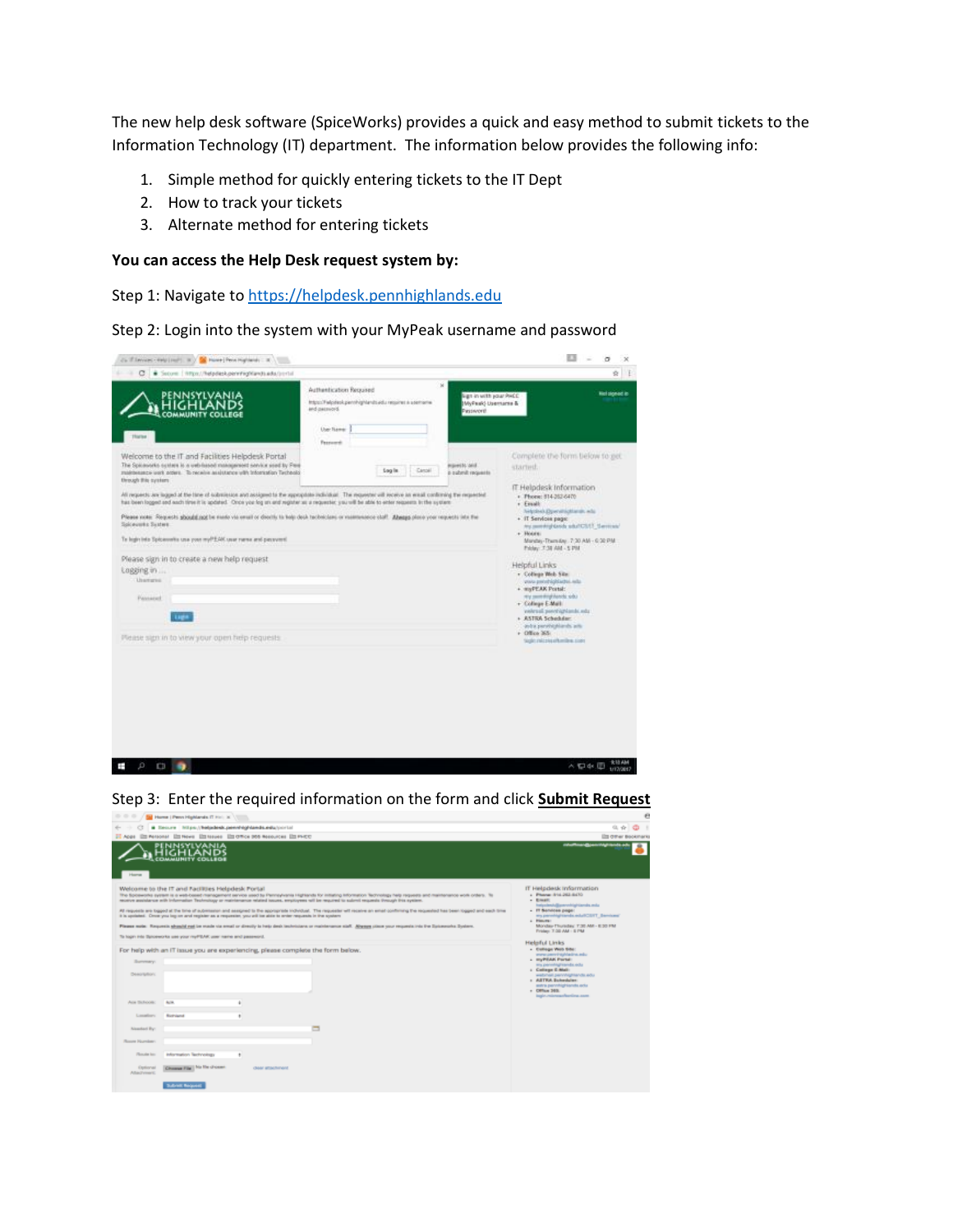#### **Tracking your ticket.**

Step 1: Log into MyPeak and select the **IT Services Button** at the top of the page.



Step 2: Select under the Help Menu **Facilities/IT Help Desk request**.

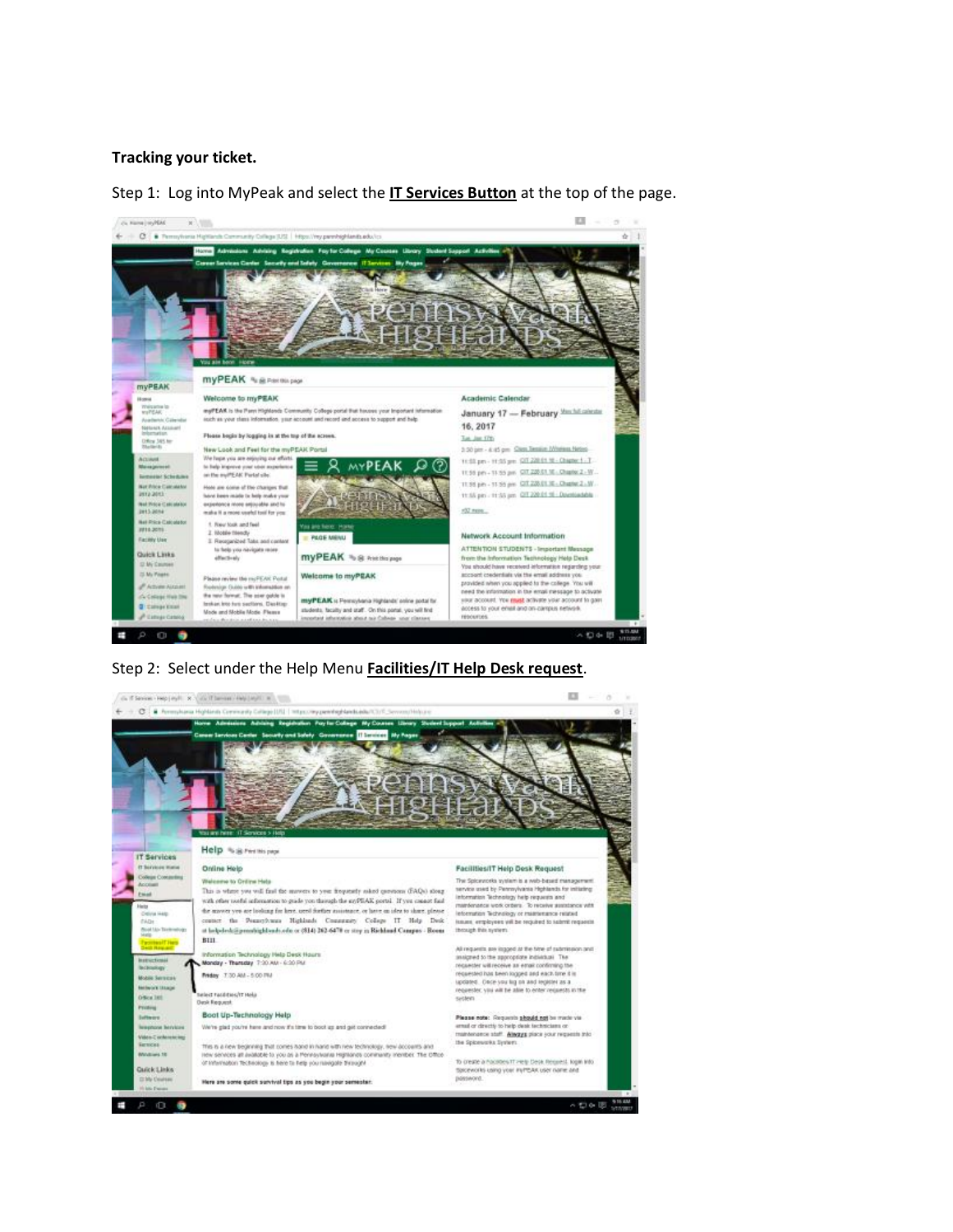

Step 3: Select **Facilities/IT Help Desk Request** to be redirected to the Spiceworks portal.

## Step 4: Log into Help Desk System with your **MyPeak Username and Password**.

| Use-Tuese<br><b>Thacker</b><br><b>Fascowd</b><br>Welcome to the IT and Facilities Helpdesk Portal<br>The Speasonic custom is a unbriased management service used by Free<br><b>Harris Green</b><br>started.<br><b>Sag in</b><br>Canoel<br>makinesses usek projes. To newly assistance with Information Technolo<br>a tubeut mounts<br>through this cycliam<br>IT Helpdesk Information<br>All requests are larged at the time of submission and assigmed to the appropriate individual. The requester will receive an ereal conforming the requested<br>r. Phone: 514-252-6470<br>has been logged and each time it is apdated. Once you log an and register as a requester, you will be able to enter requests in the system.<br>. Finall:<br>Nelpole of Elgien structure and a<br>Please note: Requests aboutd not be made via email or death; to help deck tacheclans or mannesonce staff. Abeaps place your requests into the<br>+ IT Services page:<br>Spiceworks System.<br>And meeting dately schaft CSSS (Services)<br>e Houre:<br>To legistrists Spiceswite use your myPEAK user runne and password.<br>Mandas-Thursday, 7:30 AM - 6:30 PM.<br>Prickey: 7:38 AM - 5 PM<br>Please sign in to create a new help request<br>Helpful Links<br>Logging in<br>v. College Web Site:<br><b>Unangela</b><br>you pentrighted in all.<br>+ myPEAK Portal:<br>Lés shouthlythems you<br>Paynesed<br>r College E-Mail<br>vehrual perchiplands edu-<br><b>Light</b><br>+ ASTRA Schedular:<br>aylor personalized and<br>$+$ Office 365:<br>Please sign in to view your open help requests.<br>1950 military of the picture | ×<br>Authentication Required<br>light in with your PACC.<br>Impositive competition about the physician of a state of a<br>MyPauk) Usemante &<br><b>Brownsend</b><br>Passworth | <b>Net signed is</b>           |
|-------------------------------------------------------------------------------------------------------------------------------------------------------------------------------------------------------------------------------------------------------------------------------------------------------------------------------------------------------------------------------------------------------------------------------------------------------------------------------------------------------------------------------------------------------------------------------------------------------------------------------------------------------------------------------------------------------------------------------------------------------------------------------------------------------------------------------------------------------------------------------------------------------------------------------------------------------------------------------------------------------------------------------------------------------------------------------------------------------------------------------------------------------------------------------------------------------------------------------------------------------------------------------------------------------------------------------------------------------------------------------------------------------------------------------------------------------------------------------------------------------------------------------------------------------------------------------------------------------------------|-------------------------------------------------------------------------------------------------------------------------------------------------------------------------------|--------------------------------|
|                                                                                                                                                                                                                                                                                                                                                                                                                                                                                                                                                                                                                                                                                                                                                                                                                                                                                                                                                                                                                                                                                                                                                                                                                                                                                                                                                                                                                                                                                                                                                                                                                   |                                                                                                                                                                               |                                |
|                                                                                                                                                                                                                                                                                                                                                                                                                                                                                                                                                                                                                                                                                                                                                                                                                                                                                                                                                                                                                                                                                                                                                                                                                                                                                                                                                                                                                                                                                                                                                                                                                   |                                                                                                                                                                               | Complete the form below to get |
|                                                                                                                                                                                                                                                                                                                                                                                                                                                                                                                                                                                                                                                                                                                                                                                                                                                                                                                                                                                                                                                                                                                                                                                                                                                                                                                                                                                                                                                                                                                                                                                                                   |                                                                                                                                                                               |                                |
|                                                                                                                                                                                                                                                                                                                                                                                                                                                                                                                                                                                                                                                                                                                                                                                                                                                                                                                                                                                                                                                                                                                                                                                                                                                                                                                                                                                                                                                                                                                                                                                                                   |                                                                                                                                                                               |                                |
|                                                                                                                                                                                                                                                                                                                                                                                                                                                                                                                                                                                                                                                                                                                                                                                                                                                                                                                                                                                                                                                                                                                                                                                                                                                                                                                                                                                                                                                                                                                                                                                                                   |                                                                                                                                                                               |                                |
|                                                                                                                                                                                                                                                                                                                                                                                                                                                                                                                                                                                                                                                                                                                                                                                                                                                                                                                                                                                                                                                                                                                                                                                                                                                                                                                                                                                                                                                                                                                                                                                                                   |                                                                                                                                                                               |                                |
|                                                                                                                                                                                                                                                                                                                                                                                                                                                                                                                                                                                                                                                                                                                                                                                                                                                                                                                                                                                                                                                                                                                                                                                                                                                                                                                                                                                                                                                                                                                                                                                                                   |                                                                                                                                                                               |                                |
|                                                                                                                                                                                                                                                                                                                                                                                                                                                                                                                                                                                                                                                                                                                                                                                                                                                                                                                                                                                                                                                                                                                                                                                                                                                                                                                                                                                                                                                                                                                                                                                                                   |                                                                                                                                                                               |                                |
|                                                                                                                                                                                                                                                                                                                                                                                                                                                                                                                                                                                                                                                                                                                                                                                                                                                                                                                                                                                                                                                                                                                                                                                                                                                                                                                                                                                                                                                                                                                                                                                                                   |                                                                                                                                                                               |                                |
|                                                                                                                                                                                                                                                                                                                                                                                                                                                                                                                                                                                                                                                                                                                                                                                                                                                                                                                                                                                                                                                                                                                                                                                                                                                                                                                                                                                                                                                                                                                                                                                                                   |                                                                                                                                                                               |                                |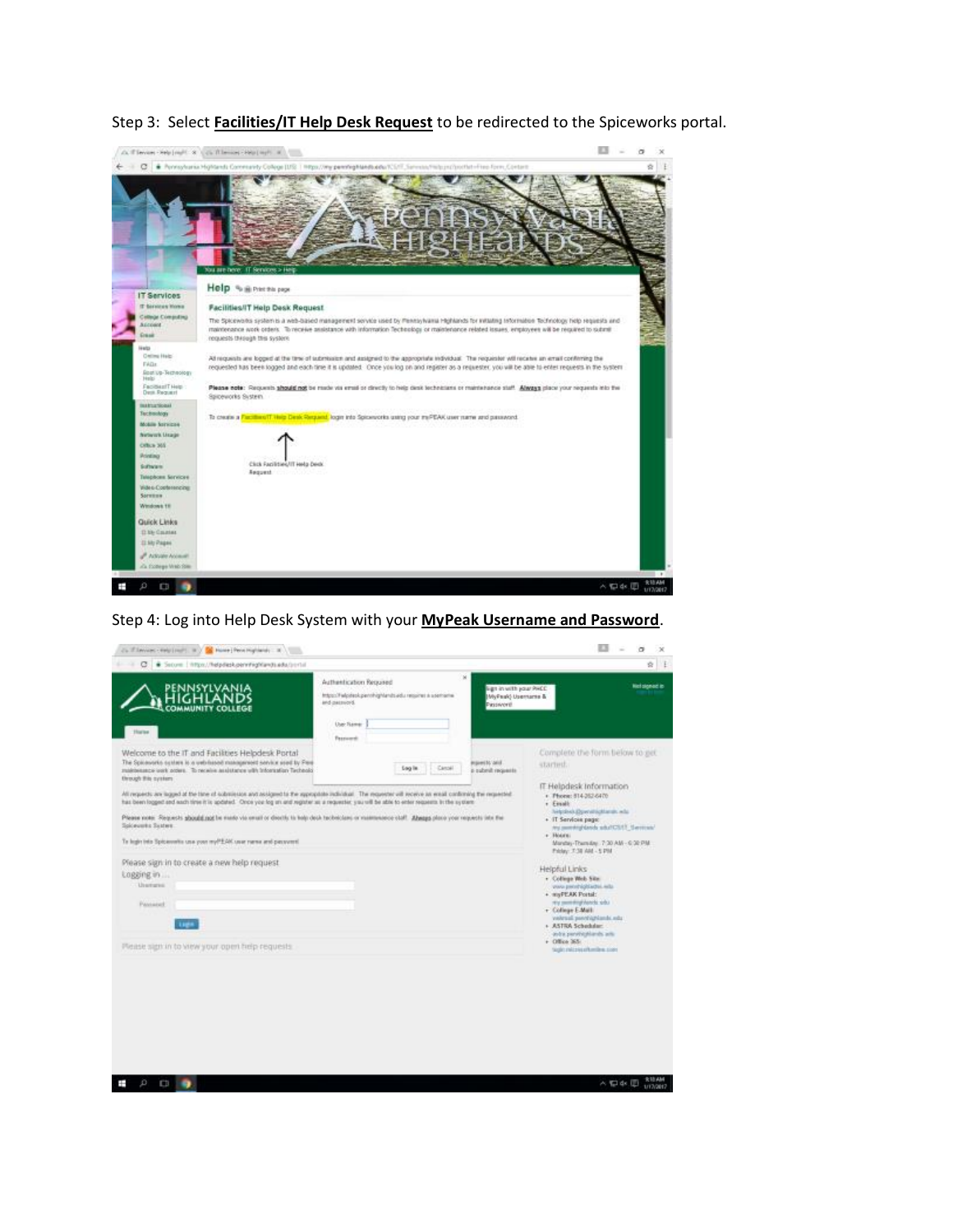# Step 5:

Click on the **Inbox Icon** on the top of the toolbar.

| <b>WYWOOD</b>                   |                                    | 10.        |               | <b>Manufacturers</b><br>Œ                                                                                           |
|---------------------------------|------------------------------------|------------|---------------|---------------------------------------------------------------------------------------------------------------------|
|                                 |                                    |            |               | Chok on the mail toon                                                                                               |
| Tickets Unissigned Tickets (0)* |                                    |            |               | Open II Past Door I Unannighed II<br>٠                                                                              |
| Elephanett<br>$\mathbb{R}$      | <b>DRAYER</b><br>AUvorda           | [mosty] ms | ESSANTEE : 10 | Listmide 13 7000 Series<br>DOLL<br>Castege Mag CEB<br>2016 Tep Pick<br>31474 p.m.<br>11299                          |
|                                 |                                    |            |               | Windows Pro                                                                                                         |
|                                 |                                    |            |               | IN THE COMMUNITY<br>E Check out all that happened at 2010.                                                          |
|                                 | There are no tickets in this view. |            |               | as cease and deand letter from client<br>in it Selvin Powcar                                                        |
|                                 |                                    |            |               | <b>ME SHIP! Wedows 18 reproves security.</b><br>researchers belld non-flammable betteries<br>in Singer              |
|                                 |                                    |            |               | F Anyone also seeing 0365 suddenly financed<br>A vehicles of a count with pulmisector A<br>in Walshell Office 1857. |
|                                 |                                    |            |               | Collectore Materic Wed are your thoughts an<br>enterprise instant messaging?<br>in Hell Produces (1970)             |
|                                 |                                    |            |               |                                                                                                                     |